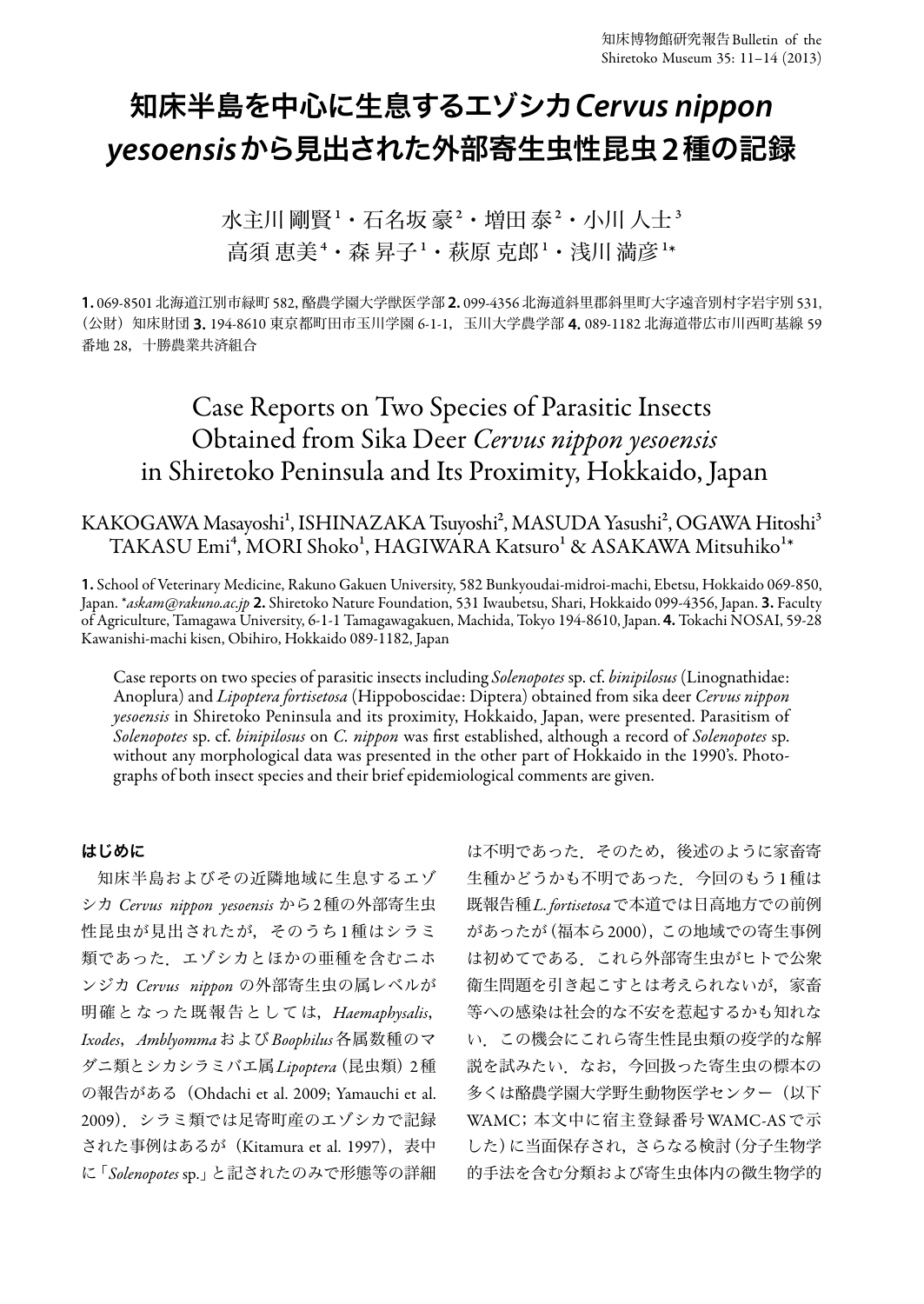

図**1**.羅臼産エゾシカにおけるシラミ類*Solenopotes* sp. cf. *binipilosus*寄生状況.上:2010年捕獲個体の寄生箇所(左 側頬部).WAMC-AS-11779.下:2005年捕獲個体の寄 生箇所の拡大.腹部に広く雌雄飽血シラミ類が観察され た.WAMC-AS-11778.

検査等)を継続するが,その後は斜里町立知床博 物館に収蔵される予定である.

#### シラミ類の事例

2005 年 5 月 11 日(WAMC-AS-11778) お よ び 2010年3月21日(WAMC-AS-11779)に,知床半 島羅臼町(前者は幌萌某所,後者はモセカルベツ 川左岸からやや知円別寄りの地点)で有害捕獲 の一環で銃猟されたエゾシカ(いずれも成獣雌) で,その顔面部(WAMC-AS-11779)あるいは腹部 (WAMC-AS-11778)に, 皮膚が露出した脱毛部に 多数(寄生個体数の記録は残ってはいないが、そ れぞれの事例で約30個体の標本が作製されてい る)個体のシラミが見出された(図1).おそらく 寄生による掻痒感により,シカ自身が蹄を用い掻



図**2**.羅臼町産エゾシカから得られたシラミ類*Solenopotes* sp. cf. *binipilosus*の雄(左)と雌(右).WAMC-AS-11778.

いたことが想像された. しかし、痂皮形成あるい は二次感染を示唆する重篤な皮膚病変は観察され ず,若干の出血が認められた程度であった.

得られたシラミ類(図2)の主な測定値(単位は mm;値は雄,雌の順)は体長1.2–1.5,1.4–2.0;頭 部(長さ×幅) 0.2-0.4 × 0.2, 0.2-0.3 × 0.2; 胸部  $0.2-0.3 \times 0.1-0.3$ ,  $0.2-0.3 \times 0.1-0.3$ ; 腹部0.7-1.0 × 0.5-0.7, 1.0-1.2 × 0.6-0.8 であった. 形態的には *Solenopotes*属(Linognathidae: Anoplura)の特徴に合 致した. Durden & Musser (1994)のチェックリスト によると,英国産*C. nippon*(原産地不明であるが, おそらく自然分布をしているユーラシア大陸の いずれかの地域からか移入)からは*S. burmeisteri* (Fahrenholz)の記録があるとされている.しかし, 本標本はオジロジカ*Odocoileus virginianus*に寄生 する*S. binipilosus*(Fahrenholz)に形態および測定値 が類似し(Kim et al. 1986),後種である可能性が 高いので,今回の記録は暫定的に*Solenopotes* sp. cf. *binipilosus*(*Solenopotes*属の種小名*binipilosus*に近似 の種)とした.今後は原記載と証憑標本を基に形 態学的な比較を行い,さらに分子生物学的な手法 を援用し詳細な同定作業を継続したい.

ところで,家畜であるウシにもシラミ類が 寄生し,北海道でも同属のケブカウシジラミ *S. capillatus* Enderlein と別属のウシホソジラミ *Linognathus viltuli*(Linnaeus)が確認されている(浅 川ら 2000; Takasu & Sato 2009).少なくとも,ケ ブカウシジラミと*Solenopotes* sp. cf. *binipilosus*とを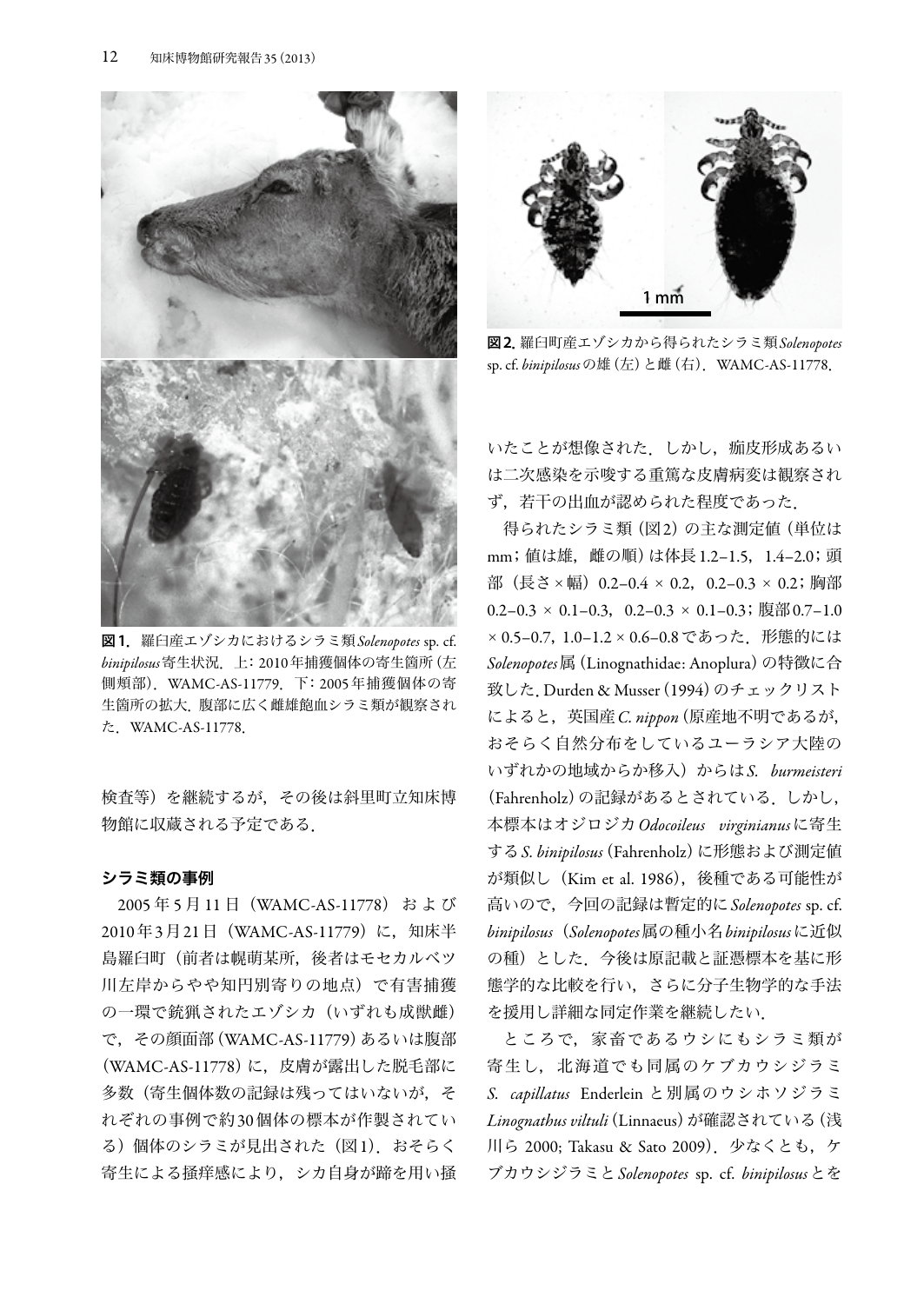比較すると,後者では気門部突出が認められない こと、胸部が長いこと、第3脚爪–同部末節突起 の間隔が広いこと,生殖板が長いことで明瞭に区 別できる.当然ながら,野生のシカが放牧地や畜 舎に侵入する傾向にある状況では,家畜寄生種が (偶発的に)シカに寄生する可能性も否定できな い. たとえば, Kitamura et al. (1997) は, 1991年3 月,足寄町産29個体のシカのうち,10個体から *Solenopotes* sp. を記録したが,その論文には形態記 録(写真含む)も計測値も欠き,今回は残念なが ら参照できなかった.今後,シカ・家畜ともその シラミ類の正確かつ迅速な鑑別法が必要となるか も知れない.ケブカウシジラミは体前半部に寄生 する傾向にあるが(新版獣医臨床寄生虫学編集員 会1995),*Solenopotes* sp. cf. *binipilosus*の2005年例 (WAMC-AS-11778)では腹部に集中して寄生して いた.このように,家畜とシカとでは*Solenopotes*属 シラミの嗜好寄生部位は異なるかも知れないが, 例数が限られるので今後の課題となろう.

シラミ寄生によるシカ個体への臨床的な影響に ついて言及した文献は見当たらないが,ウシ(主 に放牧牛)の場合から類推すると(新版獣医臨床 寄生虫学編集員会1995),貧血,発育障害,流産な どが知られている.また,媒介される病原体とし て血液原虫*Theileria sergenti*(特に,マダニ類不在の 地域)や皮膚真菌症の原因*Trichophyton verrucosum* などが報告されている.したがって,今回のシラ ミ類標本の一部を用い,このようなもののほか, 保有しているウイルス・細菌などの微生物学的検 査も併せ実施したい.なお,本稿を作成開始した 2011年8月現在,このような明らかな脱毛等を伴 うシラミ類の大量寄生事例は認められず,一先ず 終息したものと見られた.

なお, Kitamura et al. (1997) の表中では, 他に 「*Trichodectidae* gen. sp.」の記載がありケモノハジラ ミ科の種もエゾシカに寄生していたことが示唆さ れた. Price et al. (2003) によるとニホンジカの台 湾産亜種*C. n. taiouanus*から*Damalinia*(*Cervicola*) *maai*の報告があるように,エゾシカ固有のハジラ ミの存在を想像させた.今後の調査に期待したい.

#### シラミバエの事例

2011年9月11日,弟子屈町で捕獲されたエゾシ カの後肢帯内側に外部寄生虫の濃厚感染が認めら れ(図3),その一部虫体が10日後WAMCに送付 され,形態観察と計測値を求めた.主な測定値(単 位はmm;値は雄,雌の順)は体長2.4,3.4;体幅 (頭部) 0.9, 0.9; 同(胸部) 1.1, 1.0; 同(腹部) 0.8, 1.8で,形態学的特徴からシカシラミバエ*Lipoptera fortisetosa* Maa(Hippoboscidae: Diptera)と同定され た(AS-11780).本種は国内のニホンジカでは普通 に寄生し,北海道でも日高地方のエゾシカで報告 されている(福本ら2000).弟子屈町のほか近隣 の清里町,大空町東藻琴の野生シカ個体でも同様 な事例が散見され,同地域でシカの個体数調整を 行うハンター達が気味悪がって,有害捕獲作業進 捗に負の影響を与えた可能性がある(奈良道憲私 信).また,ヨーロッパでは家畜のウシに本種シラ



図**3**.弟子屈町産エゾシカから得られたシカシラミバエ *Lipoptera fortisetosa*の雄(上)と雌(下).WAMC-AS-11780.